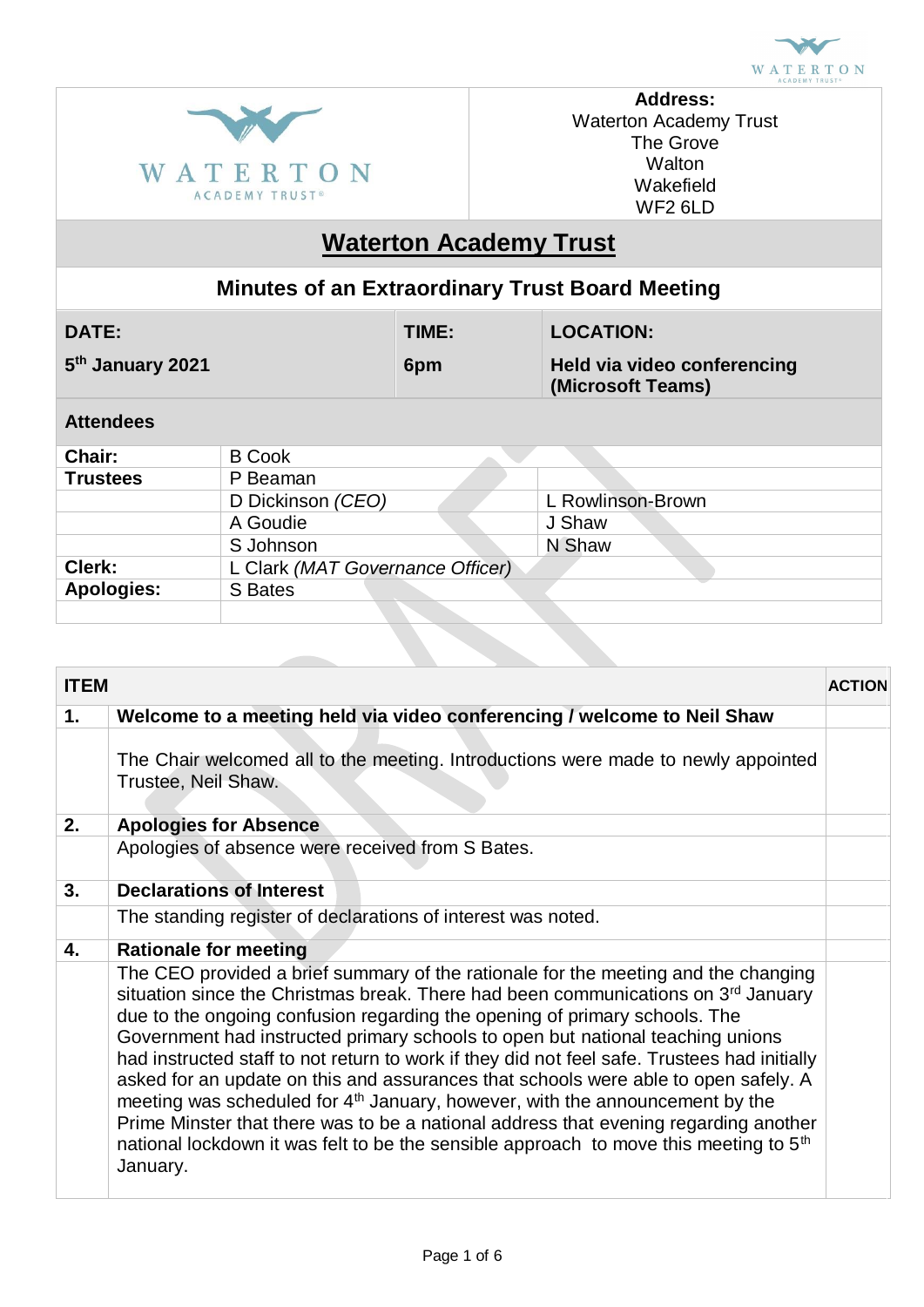

| <b>ITEM</b> |                                                                                                                                                                                                                                                                                                                                                                                                                                                                                                                                                                                                                                                                                                                                                                                                                                                                                                                                                                                                                                                                                                                                                                                                                                    | <b>ACTION</b> |
|-------------|------------------------------------------------------------------------------------------------------------------------------------------------------------------------------------------------------------------------------------------------------------------------------------------------------------------------------------------------------------------------------------------------------------------------------------------------------------------------------------------------------------------------------------------------------------------------------------------------------------------------------------------------------------------------------------------------------------------------------------------------------------------------------------------------------------------------------------------------------------------------------------------------------------------------------------------------------------------------------------------------------------------------------------------------------------------------------------------------------------------------------------------------------------------------------------------------------------------------------------|---------------|
|             | Trustees were thanked for their flexibility in arranging this meeting at such short<br>notice. All were in agreement that the Trust continue to respond quickly and<br>effectively to this ever changing complex environment.                                                                                                                                                                                                                                                                                                                                                                                                                                                                                                                                                                                                                                                                                                                                                                                                                                                                                                                                                                                                      |               |
| 5.          | <b>Union Section 44 Letters to Headteachers</b>                                                                                                                                                                                                                                                                                                                                                                                                                                                                                                                                                                                                                                                                                                                                                                                                                                                                                                                                                                                                                                                                                                                                                                                    |               |
|             | The CEO provided a brief summary regarding the challenge from the unions which<br>was to move learning online for the first two weeks of the term. It was noted that this<br>was now no longer relevant following the Government's announcement on the<br>evening of the 4 <sup>th</sup> January closing all primary schools.                                                                                                                                                                                                                                                                                                                                                                                                                                                                                                                                                                                                                                                                                                                                                                                                                                                                                                      |               |
|             | However, Trustees did discuss the impact which may have occurred should<br>significant numbers of staff exercise their legal right not to attend an unsafe place of<br>work. It was noted that less than 1% of teachers across the Trust had sent a letter for<br>4 <sup>th</sup> January indicating that they would not be attending work, and that a high<br>proportion of these were from Walton Primary Academy (WPA). Through a range of<br>questions and discussion it was noted that there may have been more staff who<br>would have sent a letter stating that they would not attend work but that individuals<br>were possibly waiting to hear for certainty whether another lockdown was<br>announced. It was also noted that not attending work under section 44 is not classed<br>as strike action; it is a legal contractual right for staff to exercise this right; and<br>officially the staff not attending work were not off work as the letter stated they were<br>not willing to attend a fully opened school due to safety.<br>It was raised and discussed that a health and safety questionnaire, and wellbeing<br>survey are being sent out to staff and it is hoped that this will provide further context |               |
|             | and information, particularly about the higher numbers at WPA who did not attend<br>work.<br>Overall, it was felt that the impact was not significant and Trustees thanked the CEO<br>for the update on this.                                                                                                                                                                                                                                                                                                                                                                                                                                                                                                                                                                                                                                                                                                                                                                                                                                                                                                                                                                                                                      |               |
| 6.          | <b>CEO Report</b>                                                                                                                                                                                                                                                                                                                                                                                                                                                                                                                                                                                                                                                                                                                                                                                                                                                                                                                                                                                                                                                                                                                                                                                                                  |               |
|             | The Chair introduced this item explaining that the CEO would provide an update on<br>the situation and the actions that the Trust have put in place in response to the<br>government announcement.<br>The CEO informed Trustees that he had been in meetings all day with the SLT and<br>Headteachers. All non-essential meetings have been cancelled and the central team<br>office at Crofton has closed and is running remotely. All capacity reducing projects<br>are being pushed back slightly. The risk assessments have gone back out to schools<br>for further review and the CEO has requested completion by next week for his<br>review, input and sign off. A health and safety survey and wellbeing survey has also<br>been commissioned.<br>During the detailed meeting with Headteachers there was a protocol agreed<br>regarding the frequency of communications with pupils. There had been some                                                                                                                                                                                                                                                                                                                  |               |
|             | frustrations during the first lockdown that there had been discrepancies with a small<br>number of schools regarding contact. Children will be having contact with teachers<br>on a daily basis and plans are in place should children not be in school or are not                                                                                                                                                                                                                                                                                                                                                                                                                                                                                                                                                                                                                                                                                                                                                                                                                                                                                                                                                                 |               |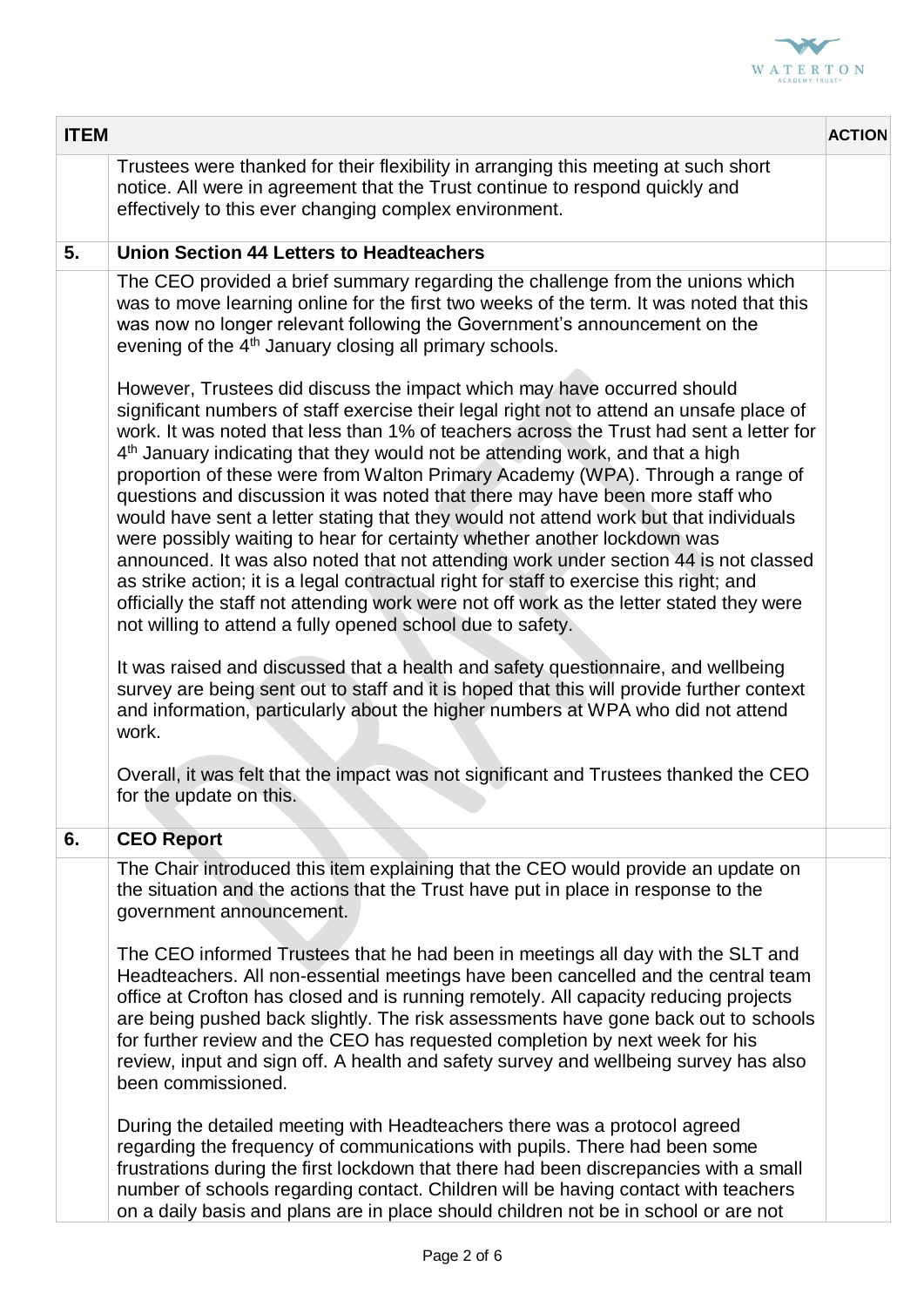

| <b>ITEM</b>                                                                                                                                                                                                                                                                                                                                                                                                                                                                                                                                                                                                                                                                                                                                                                                                                                                  | <b>ACTION</b> |
|--------------------------------------------------------------------------------------------------------------------------------------------------------------------------------------------------------------------------------------------------------------------------------------------------------------------------------------------------------------------------------------------------------------------------------------------------------------------------------------------------------------------------------------------------------------------------------------------------------------------------------------------------------------------------------------------------------------------------------------------------------------------------------------------------------------------------------------------------------------|---------------|
| accessing the remote learning. The SENDO will also be involved in keeping in touch,<br>and any vulnerable child or a child of concern will receive a phone call from an<br>appropriate adult.                                                                                                                                                                                                                                                                                                                                                                                                                                                                                                                                                                                                                                                                |               |
| The CEO also explained the importance of staff keeping in touch with each other and<br>not becoming isolated, particularly NQTs or recently qualified teachers (RQTs).<br>There will be a continuation of staff meetings using Teams and buddy groups (e.g.<br>phase leaders) will be set up to ensure continual conversations and ongoing support.<br>Some teachers will be accessing the classroom to deliver lessons using the<br>interactive whiteboards. The School Improvement team (SI) will be working closely<br>with staff particularly in providing support to the NQTs and RQTs.                                                                                                                                                                                                                                                                 |               |
| There has been a huge learning curve since the first lockdown and now the Trust<br>and schools are in a much better position to deliver high quality remote learning.<br>Every child in the Trust has an office 365 account and will all be accessing online<br>learning following a timetable. Schools each have in place a policy document<br>advising parents of what the school is aiming to provide through the online learning.<br>The Trust also have 260 laptops on order from the DfE based on numbers of<br>disadvantaged pupils. An advert is currently out for a lead on blending learning with<br>the aim of having this in place by Easter. Although this individual will not be in place<br>for this lockdown there will be a range of catch up curriculum provision which will be<br>delivered by blended learning, which they will lead on. |               |
| An update on 'feeding our children' was provided and whilst feedback on the<br>hampers during the first lockdown had been very positive, a combination of logistical<br>concerns and the nature of the spread of the virus means that the voucher scheme<br>now remains the most appropriate method. This had been administered successfully<br>over the Christmas period and will continue. A hot meal service will be delivered on<br>every site open to vulnerable children and the children of key workers.                                                                                                                                                                                                                                                                                                                                              |               |
| Schools have written to families to confirm key worker status and whilst only one<br>parent is required to be a key worker, school are asking for proof that there is not<br>another adult at home, as if at all possible children should access the online<br>provision rather than attend school.                                                                                                                                                                                                                                                                                                                                                                                                                                                                                                                                                          |               |
| There are numerous development projects which will be continued including the<br>construction work at Sharlston, and the extension at Ackworth Mill Dam (AMD) which<br>has secured the future of the school by increasing the PAN. L Rowlinson-Brown<br>whose children attend the school commented extremely positively on the<br>construction work at AMD. Work also continue on installation of interactive<br>whiteboards as part of a piece of work regarding reducing leasing and interest costs<br>on the whiteboards. A range of compliance work will also be programmed in whilst<br>schools are not fully open.                                                                                                                                                                                                                                     |               |
| A question was asked about the number of children of key workers attending and<br>how this will be managed. The CEO confirmed that the Trust already has an idea of<br>the numbers and the same processes will be in place with regards children being<br>registered at least the week before. Last time some schools due to numbers, some<br>schools created 'hubs' but the Trust are reluctant to do this due to the spread of the                                                                                                                                                                                                                                                                                                                                                                                                                         |               |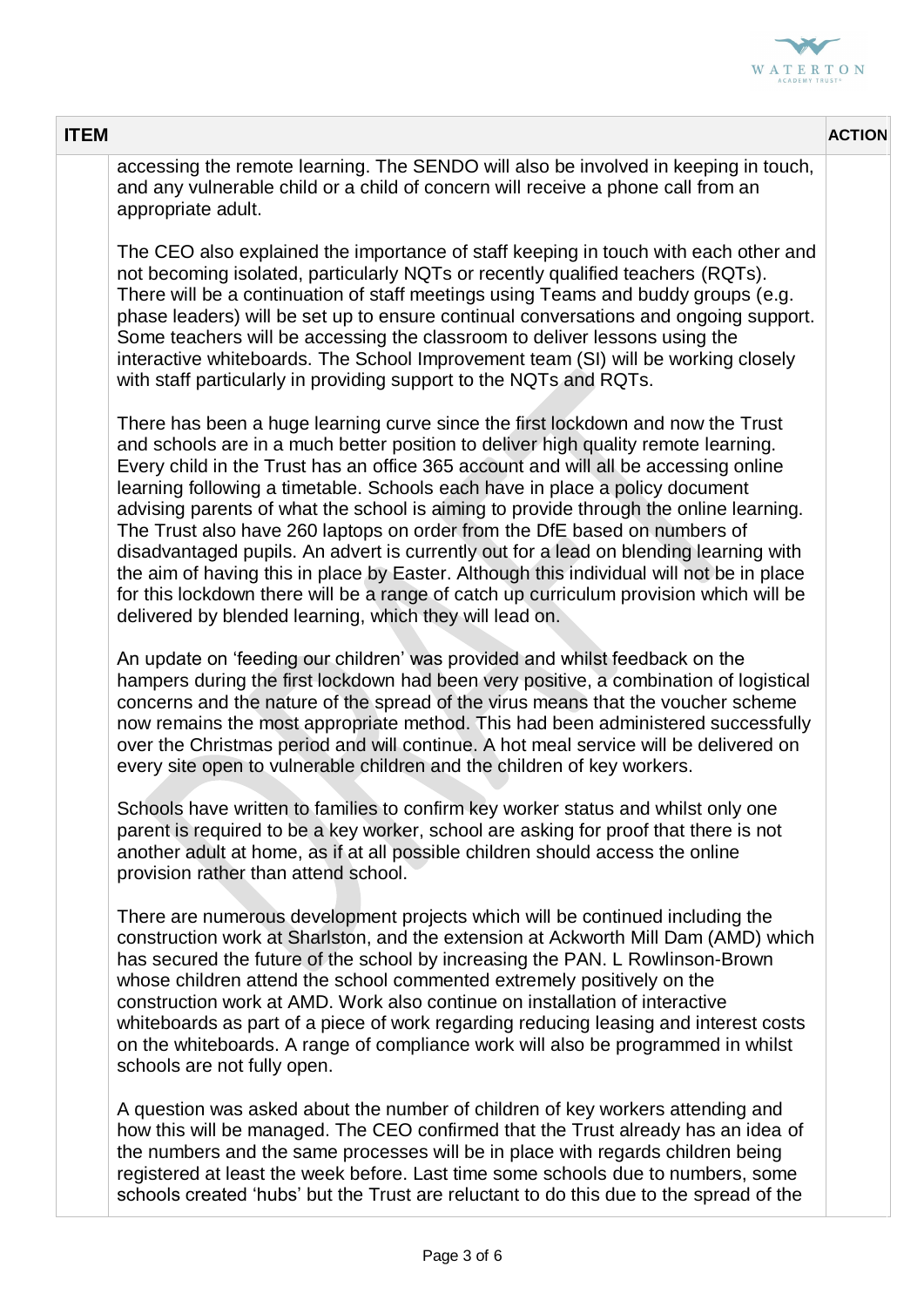

| <b>ITEM</b> |                                                                                                                                                                                                                                                                                                                                                                                                                                                                                                                                                                                                                                                                                                                                                                                                                                                                       | <b>ACTION</b> |
|-------------|-----------------------------------------------------------------------------------------------------------------------------------------------------------------------------------------------------------------------------------------------------------------------------------------------------------------------------------------------------------------------------------------------------------------------------------------------------------------------------------------------------------------------------------------------------------------------------------------------------------------------------------------------------------------------------------------------------------------------------------------------------------------------------------------------------------------------------------------------------------------------|---------------|
|             | new strain of the virus and Headteachers will continue to work on a locality basis. It<br>was also felt that more families will be set up working from home, that employers are<br>more flexible and understanding of the situation and that the remote learning offer<br>more closely mirrors a normal school day, and therefore numbers of children of key<br>workers needing to attend school may be fewer.                                                                                                                                                                                                                                                                                                                                                                                                                                                        |               |
|             | A query was raised from a Trustee regarding the number of staff physically in school,<br>and the CEO confirmed that he will be reviewing schools' operation plans and these<br>will be challenged should this show too many members of staff in school. A question<br>was raised about Wrenthorpe in particular on this matter, and the CEO confirmed he<br>will pick this up with the Headteacher to clarify.                                                                                                                                                                                                                                                                                                                                                                                                                                                        | <b>CEO</b>    |
|             | In response to a question from a Trustee, the CEO confirmed that there are<br>contingency plans in place should a member of staff (or child) test positive for covid<br>- if in the classroom then a bubble would collapse, and if teaching remotely then it<br>may be that children can access a recorded lesson.                                                                                                                                                                                                                                                                                                                                                                                                                                                                                                                                                    |               |
|             | Trustees thanked the CEO for the timely update, detail provided, and commented<br>positively on the Trust response.                                                                                                                                                                                                                                                                                                                                                                                                                                                                                                                                                                                                                                                                                                                                                   |               |
| 7.          | <b>Open discussion</b>                                                                                                                                                                                                                                                                                                                                                                                                                                                                                                                                                                                                                                                                                                                                                                                                                                                |               |
|             | Trustees reviewed the data which provides an overview of the local context of<br>positive covid-19 tests, as seven date rate per 100,000 population by age group for<br>Wakefield. It was also noted that children are more likely to be asymptomatic and<br>therefore there would be some skew in the figures. All reiterated that where possible<br>all should stay at home and minimise contacts. The provision in school should be as<br>safe as possible for children and staff. Trustees confirmed that this has been echoed<br>in business, and that all are working from home wherever possible.                                                                                                                                                                                                                                                              |               |
|             | Trustees all felt positive with the work undertaken to date to review risk<br>assessments, and that the remote learning strategy, provision and communications<br>were effective. L Rowlinson-Brown commented that she has implemented a well-<br>being strategy in her workplace which she will share with the CEO to assist with the<br>work which the Trust are undertaking.                                                                                                                                                                                                                                                                                                                                                                                                                                                                                       | $LR - B$      |
|             | A question was raised regarding the Centre of Excellence programmes. The CEO<br>confirmed that revenue is guaranteed but some cohorts will be delayed slightly.<br>Some elements will be run remotely where possible.                                                                                                                                                                                                                                                                                                                                                                                                                                                                                                                                                                                                                                                 |               |
|             | In response to a question from a Trustee regarding PPE and the use of PPE in<br>schools, Trustees engaged in a robust and detailed discussion. A Trustee felt that<br>PPE could be used more widely in primary schools, such as it is in secondary<br>schools, but whilst the advice remains that facemasks should not be worn in the<br>classroom and that PPE should only be used unless intimate care is required, then<br>Trustees were in agreement that the relevant and most up to date government<br>guidance should be followed. The Trust have followed all government guidance to<br>date, and all agreed this should continue to be the stance in order to protect the work<br>of the Trust. The role of Trustee, remit and responsibilities were discussed, and<br>agreed that discussions should not sway into the operational detail. The focus should |               |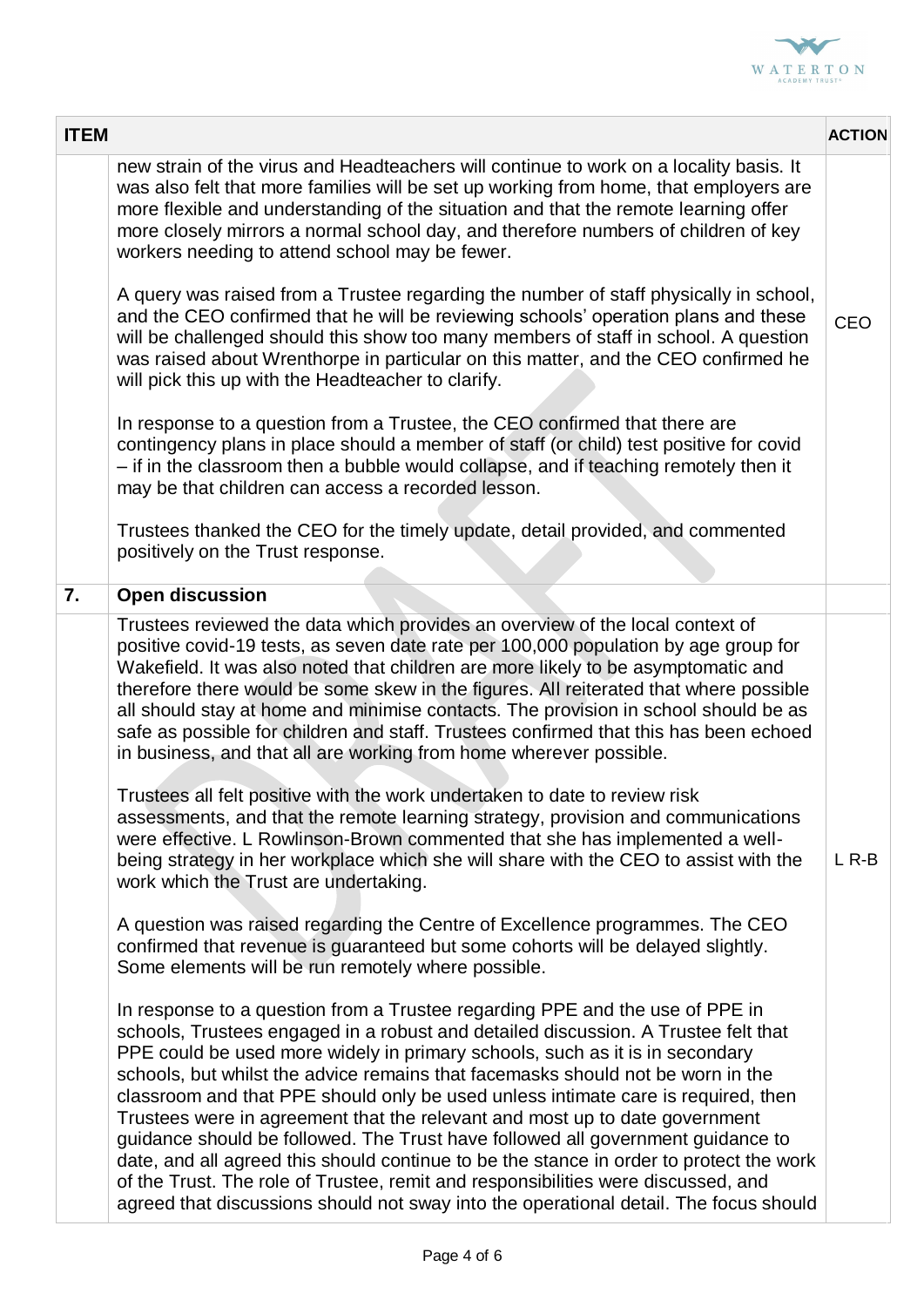

| <b>ITEM</b> |                                                                                                                                                                                                                                                                                                                                                                                                                                                                                                                                                                                                                                                                                     | <b>ACTION</b> |
|-------------|-------------------------------------------------------------------------------------------------------------------------------------------------------------------------------------------------------------------------------------------------------------------------------------------------------------------------------------------------------------------------------------------------------------------------------------------------------------------------------------------------------------------------------------------------------------------------------------------------------------------------------------------------------------------------------------|---------------|
|             | be on positively impacting outcomes for the children, and this is achieved in part by<br>following all relevant and up to date guidelines. It was reiterated that all record<br>keeping and evidence regarding risk assessments and guidance followed should<br>continue to be in place.                                                                                                                                                                                                                                                                                                                                                                                            |               |
|             | Trustees asked questions about wraparound care (breakfast and afterschool clubs)<br>and the CEO confirmed that each school are reviewing how this can be operated. At<br>Wrenthope where the pre-school provides wraparound care, this will no longer be<br>the case as bubbles within school must be maintained. A discussion took place<br>regarding the school nursery provision and the preschool provision. The preschool is<br>open. There is some discrepancy currently about whether this early years can move<br>to blended learning and how census data will be collected for funding. B Cook<br>confirmed she will be seeking clarity on this and will update the Trust. | <b>BC</b>     |
|             | The CEO informed Trustees that he will provide a brief update at the AGM next<br>week.                                                                                                                                                                                                                                                                                                                                                                                                                                                                                                                                                                                              |               |
| 8.          | <b>Any Other Business</b>                                                                                                                                                                                                                                                                                                                                                                                                                                                                                                                                                                                                                                                           |               |
|             | None.                                                                                                                                                                                                                                                                                                                                                                                                                                                                                                                                                                                                                                                                               |               |
| 9.          | Feedback to / from Hub Board and ASCs - Questions, Concerns, Comments                                                                                                                                                                                                                                                                                                                                                                                                                                                                                                                                                                                                               |               |
|             | None at present.                                                                                                                                                                                                                                                                                                                                                                                                                                                                                                                                                                                                                                                                    |               |
| 10.         | <b>Identification of Confidential Items</b>                                                                                                                                                                                                                                                                                                                                                                                                                                                                                                                                                                                                                                         |               |
|             | None.                                                                                                                                                                                                                                                                                                                                                                                                                                                                                                                                                                                                                                                                               |               |
| 11.         | <b>Confirmation of Date and Time of Next Meeting</b>                                                                                                                                                                                                                                                                                                                                                                                                                                                                                                                                                                                                                                |               |
|             | The Clerk confirmed the date of the AGM as 13 <sup>th</sup> January 2021, and the next Trust<br>Board meeting as 2 <sup>nd</sup> March 2021, as per the agreed governance schedule. Dairy<br>invitees will be sent out.                                                                                                                                                                                                                                                                                                                                                                                                                                                             |               |
|             | It was noted that reports will soon be moved into Teams rather than WES – this is an<br>ongoing piece of work.                                                                                                                                                                                                                                                                                                                                                                                                                                                                                                                                                                      |               |
|             | Trustees recorded their thanks for the continued hard work by all staff at the Trust.<br>The CEO thanked Trustees for their support and the scrutiny and oversight they<br>provide.                                                                                                                                                                                                                                                                                                                                                                                                                                                                                                 |               |

## **MEETING CLOSED 7:10pm**

### **SIGNATURE:**

### **DATE:**

#### **Actions from the Trust Board meeting held on 14 July 2020**

|                | Agenda   Summary of Action | Who? | When? |
|----------------|----------------------------|------|-------|
| <b>Item N°</b> |                            |      |       |